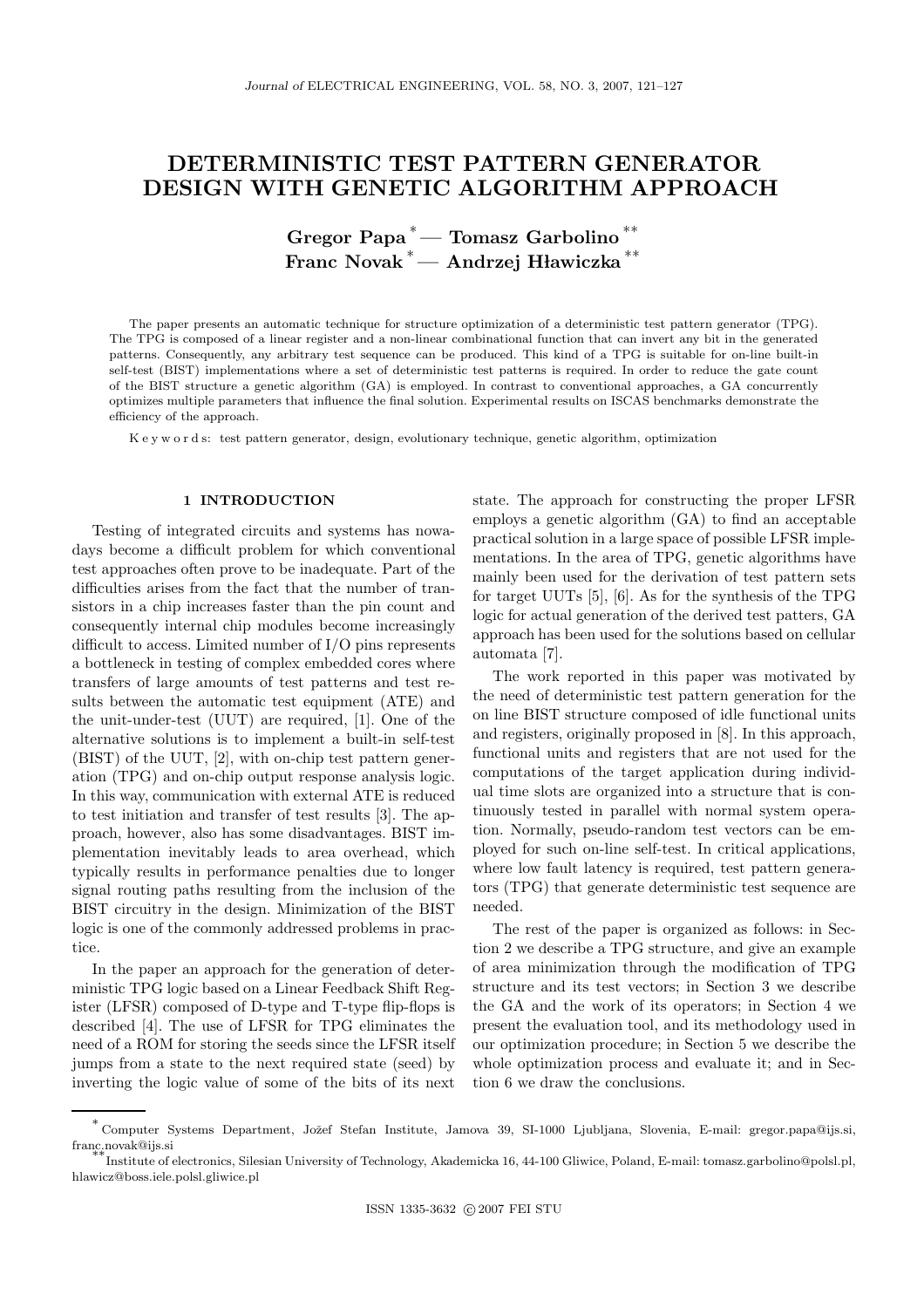

Fig. 1. Test pattern generator structure.



Fig. 2. a) The six 3-bit test vectors, and b) the structure of the TPG for initial configuration.



Fig. 3. a) The six 3-bit test vectors, and b) the structure of the TPG for modified flip-flop type.

#### 2 PROPOSED TPG STRUCTURE

The overall structure of the proposed  $n$  bit test pattern generator is presented in Fig. 1. It is composed of a Multiple-Input Signature Register (MISR) and a modification logic. The MISR has a form of a ring that is composed of n flip-flops with either active high or active low inputs. Any flip-flop of the MISR can be of T type or D type. Each flip-flop (D or T) can also have inverter on their input (denoted as  $\overline{D}$  or  $\overline{T}$ ). Thus, the register may have  $4n$  different structures. The inputs of the MISR are controlled by the modification logic. The outputs of the MISR are fed back to the modification logic, which is a simple combinational logic and acts like a decoder.

The modification logic allows that in the subsequent clock cycles the contents of the MISR assume the values specified by the target test pattern set. Hence MISR and the modification logic are application specific: they are synthesized according to the required test pattern set.

The parameter that is particularly important in the case of deterministic test pattern generators is the area overhead. Important factors influencing the area of a TPG are:

- the structure of each MISR stage,
- $\bullet~$  the order of the test patterns in a test sequence,
- the bit-order of the test patterns.

The first property influences the complexity of both the MISR and the modification logic while the remaining two impact the area of the modification logic only. These relationships are illustrated by the following optimization example.

# 2.1 Initial structure and test vectors

Let us assume that the following test set composed of six 3-bit vectors (Fig. 2a) is to be produced by the TPG. The resulting structure of the TPG consists of D-type flipflops in all stages of the MISR (Fig. 2b). Assuming that all the flip-flops are scannable and have asynchronous reset, the total area of the TPG simulated in AMS  $0.35 \mu m$ technology is  $1821 \mu m^2$ .

## 2.2 Flip-flop type replacement

Suppose that we replace the second flip-flop with a T-type flip-flop having active low input (Fig. 3b). Since the standard cell library of the AMS  $0.35 \mu m$  technology does not contain a T-type flip-flop with inverted input, the negation is implemented by replacing the XOR gate with an XNOR. The total area of the TPG is  $1784 \,\mu \mathrm{m}^2$ . Although a T-type flip-flop is more expensive than a Dtype in terms of area, the reduction of the TPG area was achieved due to the simplified modification logic.

## 2.3 Column permutation

Further decrease in the area of the TPG can be obtained by permutation of columns of the test pattern sequence *(ie, by simultaneous permutation of bits in all*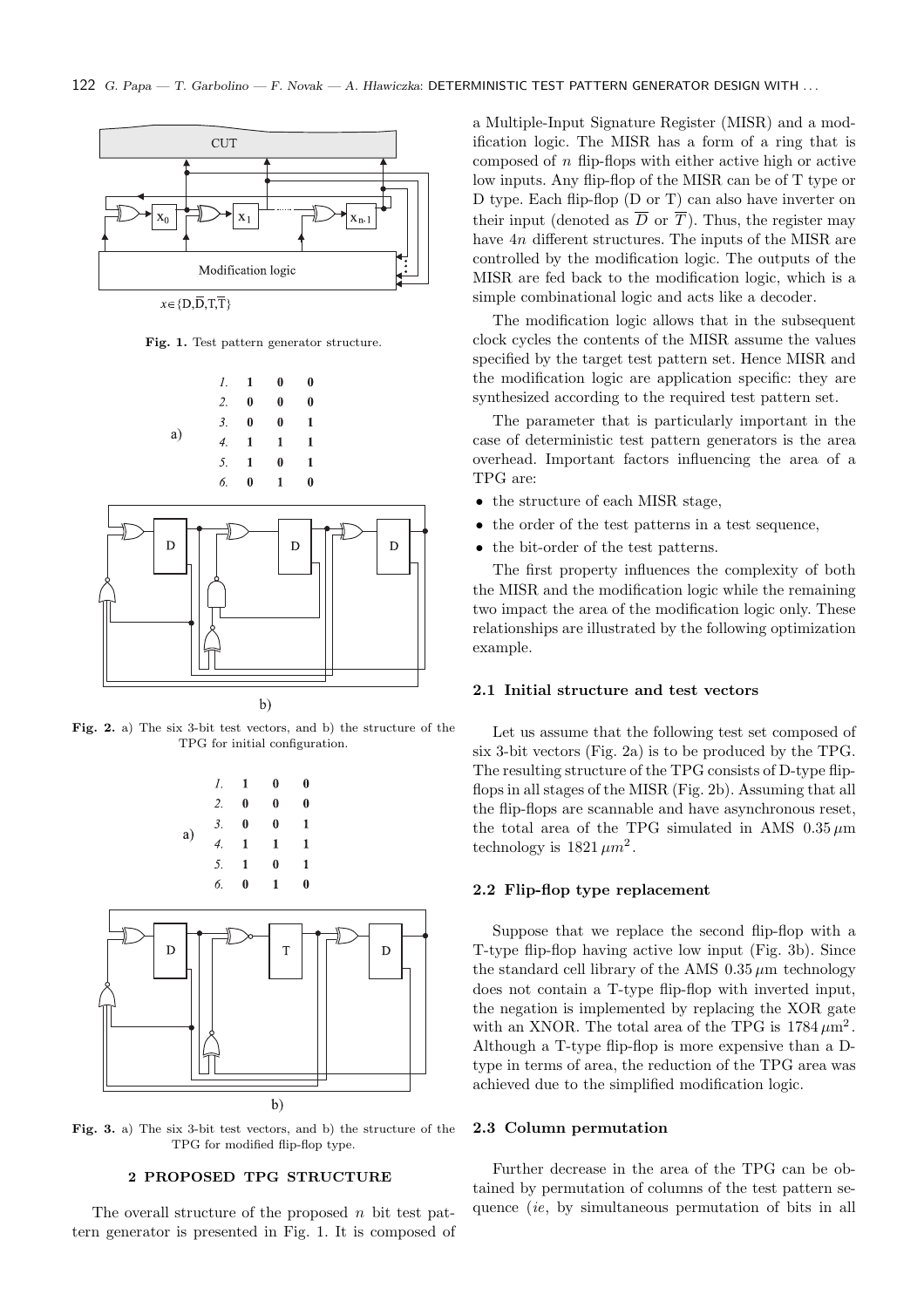

Fig. 4. a) The six 3-bit test vectors, and b) the structure of the TPG for permutated columns.

test patterns). If we permute the  $2<sup>nd</sup>$  and the  $3<sup>rd</sup>$  column in the test sequence (Fig. 4a), the TPG is simplified to the structure shown in Fig. 4b. The area of the TPG is  $1657 \,\mu \mathrm{m}^2$ .

## 2.4 Vectors permutation

Another possibility is to permute test patterns in the test sequence. If we exchange the test patterns 4 and 6 in the test sequence (Fig. 5a) we get the modified sequence. The TPG is further simplified to the structure shown in Fig. 5b and with the area of  $1421 \mu m^2$ .

Minimization of TPG area is a complex problem that can be addressed by different optimization approaches.

#### 3 GENETIC ALGORITHM

We used GA optimization because of its intrinsic parallelism that allows working from a broad database of solutions in the search space simultaneously, climbing many peaks in parallel. Thus, the risk of converging to a local optimum is relatively low. Besides, promising results of our research work obtained in other optimization problem areas [9], [10], [11] encouraged us to consider GA approach as one of the possible alternatives in TPG synthesis optimization.

## 3.1 Encoding

The parameters of the TPG to be optimized were coded as integer values into three different chromosomes. With those three chromosomes we concurrently optimized the structure of the TPG, the order of the test patterns, and the bit order of test patterns. The first chromosome, which encodes the structure of  $n$ -bit TPG, looks like

$$
C_1 = t_1 i_1 t_2 i_2 \dots t_n i_n \tag{1}
$$



Fig. 5. a) The six 3-bit test vectors, and b) the structure of the TPG for permutated test patterns.

where  $t_j$   $(j = 1, 2, ..., n)$  represents the type of the flipflop (either D or T) and  $i_j$   $(j = 1, 2, ..., n)$  represents the presence of the inverter on the input of the  $j$ -th flip-flop.

The second and third chromosome, which encode the order of the test patterns, and the bit order of test patterns, look like

$$
C_2 = a_1 a_2 \dots a_m \tag{2}
$$

where m is the number of test vectors and  $a_j$  (j =  $1, 2, \ldots, m$  is the label number of the test pattern from the pattern list, and

$$
C_3 = b_1 b_2 \dots b_k \tag{3}
$$

where  $k$  is the number of flip-flops in the structure and  $b_i$   $(j = 1, 2, ..., k)$  is the label number of the bit order of test patterns.

#### 3.2 Initial population

The initial population consisted of  $n$  chromosomes  $\overline{\phantom{a}}$ reproductions of the initial structure. To ensure versatile population some chromosomes were mirrored. The values on the left side (beginning) of the chromosome were mirrored to the right side (ending), while the values from the right side were mirrored to the left side; either type of registers or inverter presence or both values were mirrored in case of the first chromosome type. In case of other two chromosomes, their initial reproduction included mirroring of orders between the beginning and the ending positions.

## 3.3 Genetic operators

In the selection process most fit chromosomes were selected for reproduction. The elitism strategy was applied through the substitution of the least-fit members with the equal number of those best-ranked.

In a two-point crossover chromosome mates were chosen randomly and with a probability  $p_c$  all values between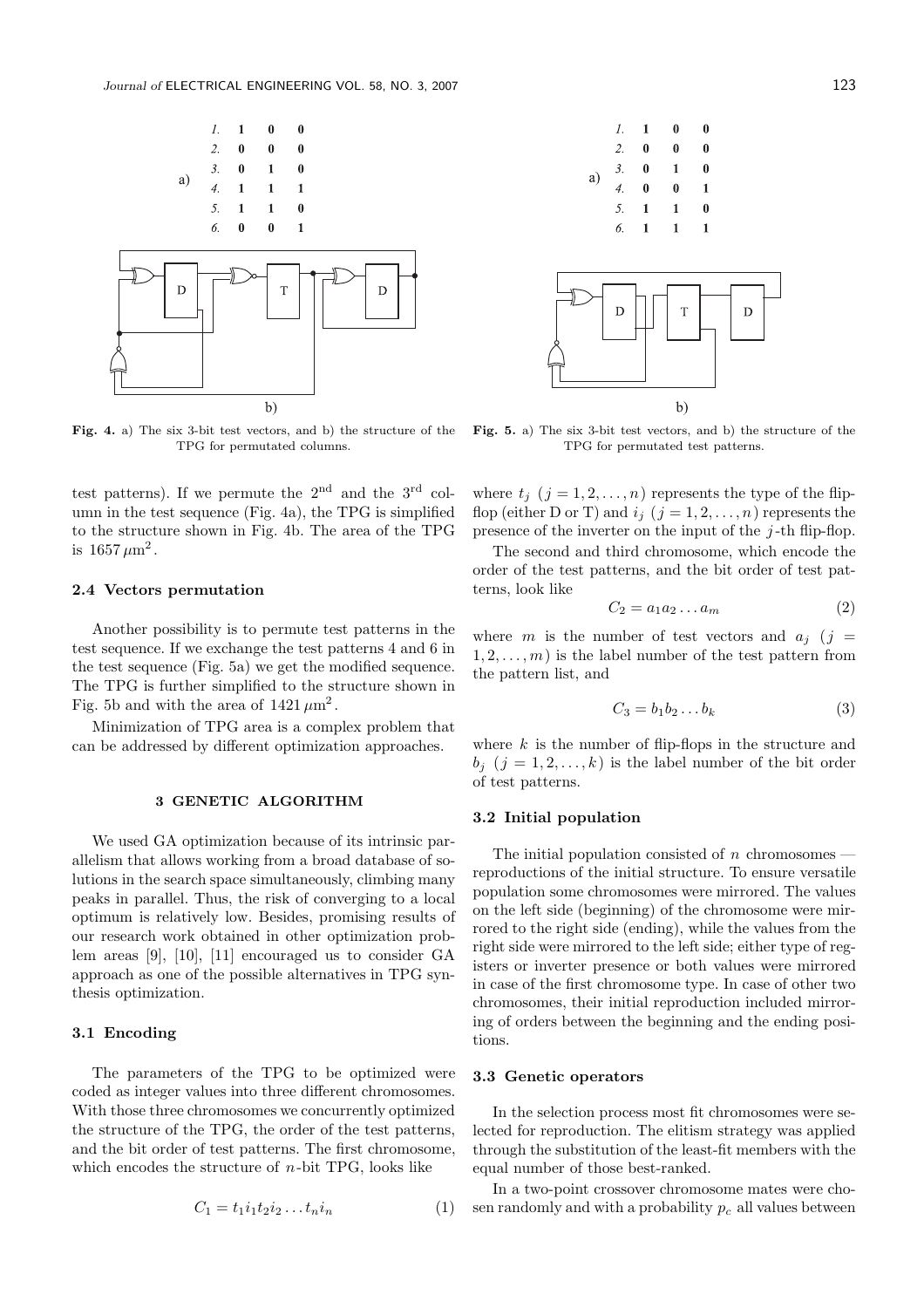

Fig. 6. Crossover operator: a) register type and inverter presence as one indivisible block, b) only the values of inverters are swapped, and c) interchange of positions that store the ordered numbers.

a)  
\n
$$
D 1 D 0 T 0 T 0 D 1 > D 1 T 0 D 0 T 0 D 1
$$
\nb)  
\n
$$
D 1 D 0 T 0 T 0 D 1 > D 0 T 1 T 0 D 1
$$
\nc)  
\n
$$
3 7 2 6 1 5 4 8 > 3 7 5 6 1 2 4 8
$$

Fig. 7. Mutation operator: a) only flip-flop types are changed, b) inverter presences are changed, and c) pattern orders and test bit streams order are changed.

two randomly chosen positions were swapped which led to the two new solutions. For example, considering two strings with crossover points on positions 1 and 4 see Fig. 6a. In the first chromosome, register type and inverter presence are considered as one indivisible block (ie, two values for one position in the chromosome).

Moreover, with some probability  $p_r$  only the values of inverters in that swapping range were swapped. See Fig. 6b.

The crossover in case of test patterns order and bitorder of the test patterns was performed with the interchange of positions that store the ordered numbers within the range; for example within the range [2, 4] see Fig. 6c (positions with orders 3, 2, and 4 in the first chromosome are interchanged with orders 2, 4, and 3 of the second chromosome).

In the mutation process each value of the string mutated with a probability  $p_m$ . However, since a high mutation rate resulted in a random walk through the GA search space,  $p_m$  had to be chosen to be somewhat low. Three different types of mutation were applied (see Fig. 7):

- D/T-type change, where only flip-flop types were changed with some probability on each position in the chromosome (Fig. 7a);
- inverter change, where inverter presences were changed with some probability on each position in the chromosome (Fig. 7b);

• order change, where pattern orders and test bit streams order were changed — after choosing the positions to be modified their values are interchanged (Fig. 7c).

With a possibility of annealing the mutation rate,  $p_m$ was a variable mutation probability. It was decreasing linearly with each new population. Since each new population generally was more fit than the previous one, we overcome a possible disruptive effect of mutation at the late stages of the optimization, and speed up the convergence of the GA to the optimal solution in the final optimization stages.

#### 3.4 Fitness evaluation

After the recombination operators modified the solutions, the whole new population was ready to be evaluated. Here, the external evaluation tool (see Section 4) was used to evaluate each new string created by the GA.

## 3.5 Termination criteria

In our implementation the GA operated repetitively, with an idea that, on average, solutions of the population defining the current generation had to be as good (or better) at improving the fitness function as those of the previous generation. When a certain number of populations had been generated and evaluated, the system was assumed to be in a non-converging state. The fittest member within all generations was taken to be the solution of the design problem.

#### 4 EVALUATION TOOL

Operation of the j<sup>th</sup> cell of the TPG register during one clock cycle can be expressed by the following equation:

$$
Q_j = t_j q_j \oplus q_{j-1} \oplus i_j \oplus f_j
$$
  
\n
$$
Q_1 = t_1 q_1 \oplus q_n \oplus i_1 \oplus f_1
$$
\n(4)

where  $q_{i-1}$  is the current state of the cell number  $j-1$ ,  $q_i$  is the current state of the j-th cell,  $Q_i$  is the next state of the j-th cell,  $t_j$  is the coefficient determining type of the flip-flop in the j-th cell, ie, 0 for D-type flip-flop, and 1 for T-type flip-flop,  $i_j$  is the coefficient determining whether there is an inverter at the input of the flip-flop in the  $j$ -th cell, ie, 0 for absence of inverter, and 1 for presence of inverter, and  $f_j$  is the value of the  $j$ -th output of the modification logic. Thus, the value of the  $j$ -th output of the modification logic is:

$$
f_{j} = t_{j}q_{j} \oplus q_{j-1} \oplus i_{j} \oplus Q_{j}
$$
  
\n
$$
f_{1} = t_{1}q_{1} \oplus q_{n} \oplus i_{1} \oplus Q_{1}.
$$
  
\n(5)

On the basis of these equations one can derive values of the outputs of the modification logic for each vector but last in the test sequence. In that way ON-set and OFF-set of the modification logic are defined.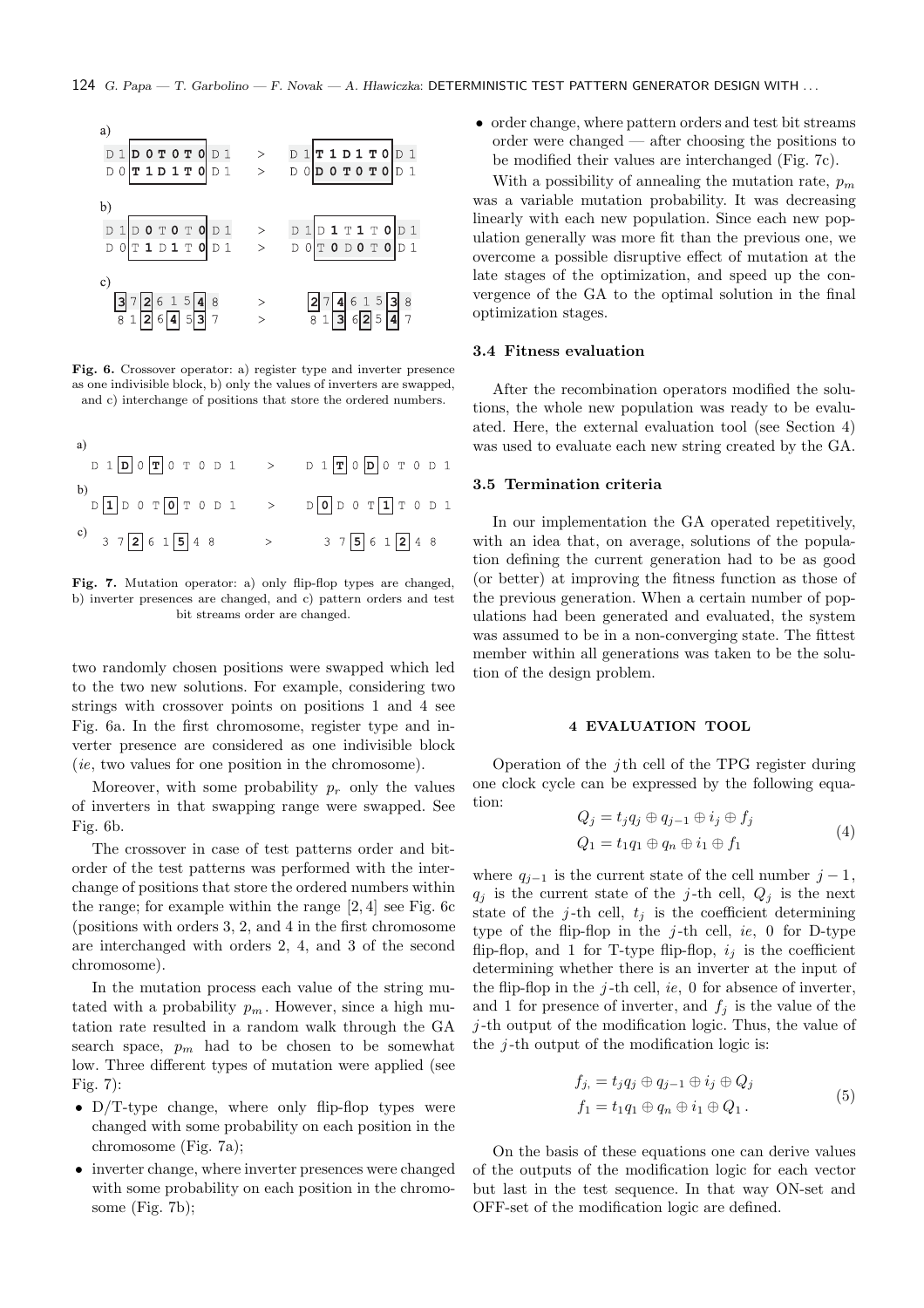

Fig. 8. The optimization process

Table 1. Results of modification logic size (in total cost by ESPRESSO)

|       | test<br>pattern<br>width | number of.<br>test<br>patterns | <b>TPG</b> | <b>TPG</b> | initial optimized improvement<br>in $\%$ |
|-------|--------------------------|--------------------------------|------------|------------|------------------------------------------|
| c432  | 36                       | 27                             | 348        | 280        | 19.5                                     |
| c499  | 41                       | 52                             | 312        | 164        | 47.4                                     |
| c880  | 60                       | 16                             | 536        | 402        | 25.0                                     |
| c1355 | 41                       | 84                             | 584        | 488        | 16.4                                     |
| c1908 | 33                       | 106                            | 2077       | 1840       | 11.4                                     |
| c6288 | 11                       | 12                             | 74         | 49         | 33.8                                     |

Table 2. Comparison with results achieved in [14]

|       | complexity of TPG | complexity of the      |
|-------|-------------------|------------------------|
|       | obtained by       | proposed TPG optimized |
|       | column matching   | by GA approach         |
| c432  | 0.33              | 0.29                   |
| c499  | 0.13              | 0.08                   |
| c880  | 0.38              | 0.35                   |
| c1355 | 0.19              | 0.14                   |
| c1908 | 0.29              | 0.53                   |
| c6288 |                   | 0.44                   |

Table 3. Comparison with results achieved in [15]

|       | area per bit | area per bit of the               |
|-------|--------------|-----------------------------------|
|       |              | of the TPG proposed TPG optimized |
|       | in $[15]$    | by GA approach                    |
| c432  | 0.22         | 0.11                              |
| c499  | 0.21         | 0.10                              |
| c880  | 0.19         | 0.29                              |
| c1355 | 0.20         | 0.09                              |
| c1908 | 0.19         | 0.32                              |
| c6288 | 0.24         | 0.54                              |

They are further minimized and the cost of the logic is estimated. We use Espresso software [12] for Boolean minimization of the modification logic and its approximate cost evaluation. Espresso takes as input a two-level representation of a two-valued (or multiple-valued) Boolean function, and produces a minimal equivalent representation. The algorithms used represent an advance in both speed and optimality of solution in heuristic Boolean minimization. Espresso reads the file provided, performs the minimization, and writes the minimized result. It automatically verifies that the minimized function is equivalent to the original function.

#### 5 RESULTS

The TPG structure optimization process is shown in Fig. 8. First, the initialization phase determines the initial TPG structure through the desired sequence of test patterns. Then the GA tries to optimize the circuit (make new configuration) while checking the allowed TPG structure and using the external evaluation tool. The evaluation tool calculates the cost of a given structure through the input test patterns and TPG configuration. After a number of iterations the best structure is chosen and implemented through the hardware description language. Parameters of the GA used in our experiments are:

- for first three circuits: number of generations is 50, population size is 10, probability of crossover is 0.8, and probability of mutation is 0.01,
- for the next three circuits: number of generations is 100, population size is 50, probability of crossover is 0.7, and probability of mutation is 0.05.

Table 1 presents the results of the evaluation of the optimization process with the ISCAS test-benchmark combinational circuits. The widely accepted ISCAS benchmark suite has been in use since being introduced in simple netlist format at the International Symposium of Circuits and Systems in 1985 (ISCAS '85). The 1989 ISCAS symposium introduced a set of sequential circuits, that were similar to the 1985 circuits, but with the addition of a D-type flip-flop element. These simple combinatorial circuits are used to benchmark various test pattern generation systems.

The test circuits used in our evaluation were transformed by the input reduction procedure proposed in [13]. The test pattern width (ie, the number of the inputs) and the number of test patterns  $(ie, the number of different in$ put test vectors to cover all possible faults) are presented in the second and the third column, respectively, for each benchmark. The next two columns present the total cost of the modification logic reported by Espresso for the initial and optimized TPG structure. The last column shows the achieved improvement. The execution time of the GA algorithm itself was always below one second, while the evaluation phase, performed by the external evaluation tool, took couple of seconds per evaluation. We do not report total execution time, which in fact was measured in minutes, but since this is off-line and one-time optimization procedure, optimization effectiveness was considered more important as optimization time.

As mentioned before, the bit-order of the test patterns and the order of the test patterns in a test sequence influence the area of the modification logic. In this respect it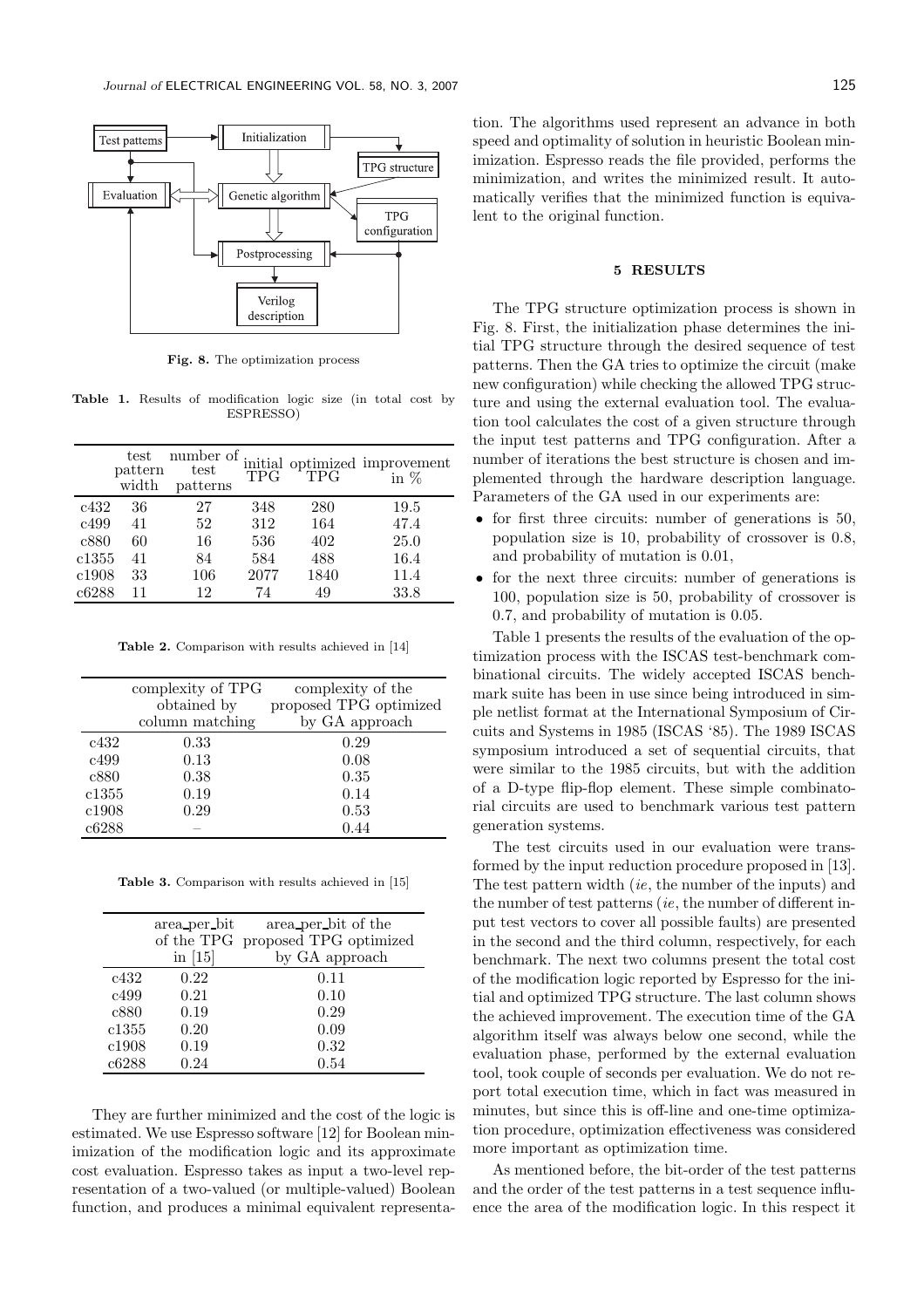may be interesting to compare the results also with the results of column matching algorithm [14]. Both approaches use MISR of similar complexity, the main differences are in the design of the modification logic. Table 2 shows the results of the comparison of the two approaches for the same benchmark circuits.

The complexity figures in the  $2<sup>nd</sup>$  and  $3<sup>rd</sup>$  columns of Table 2 are expressed in terms of a total cost reported by Espresso per bit of the produced test pattern:

complexity =

$$
\frac{\text{total\_cost}}{\text{test}\_\text{pattern\_width} * \text{number}\_\text{of\_test}\_\text{patterns}}\,. \tag{6}
$$

We need to apply such a measure because we used in experiments different test pattern sets than those reported in [14].

The comparison presented in Table 2 indicates that the proposed approach has a higher potential to provide solutions of TPG generating deterministic test patterns than column matching. There is also a big difference in testing time. In column matching solution all deterministic test patterns are embedded in a long test sequence composed of 5000 test vectors, which contains a lot of patterns not contributing to the fault coverage in the CUT. On the other hand, the GA based solution produces all deterministic test patterns as a one short test sequence that does not contain any superfluous vectors.

Table 3 presents the area of TPG logic for AMS  $0.35 \mu m$  technology for the implementations reported in [15] and the GA based solutions. The area is expressed in terms of equivalent two input NAND gates. Like in Table 2, we need to apply a specific measure of the area overhead of the TPGs due to the fact that different deterministic patterns sets have been used for TPG synthesis. The proposed measure is expressed by the following formula:

$$
area-per\_bit =
$$
area 
$$
area \qquad (7)
$$

$$
\frac{d}{\text{test}\text{-pattern}\text{-width}*\text{number}\text{-of}\text{-test}\text{-patterns}}.\tag{7}
$$

Experimental results shown in Table 3 indicate that for some benchmarks the proposed TPG and the GA optimization procedure provide solutions with lower area overhead than the TPG presented in [15] while for some other benchmarks the TPG in [15] are better. This may be due to the fact that we used ESPRESSO as a fast evaluation tool in the TPG optimization process and SNOP-SYS as a tool for synthesizing the final solution. Applying SYNOPSYS as both the evaluation tool and the final synthesis tool is likely to improve the results.

## 6 CONCLUSION

A new type of deterministic TPG is presented in the paper. It is based on a feedback shift register composed of D- and T-type flip-flops and inverters. It is also equipped

with a modification logic that can invert any bit in any pattern generated by the register. A genetic algorithm which minimizes the area overhead of the TPG for the given deterministic test set is also described. The initial structure of the TPG is encoded and multiplied with some variations to form the initial population. The search for the optimal structure of the TPG is performed by selection, crossover, and mutation operators, while each solution is evaluated by the evaluation tool. TPG area optimization performed on ISCAS test-benchmark circuits gave promising initial results.

#### **REFERENCES**

- [1] BUSHNELL, M. L.—AGRAWAL, V. D.: Essentials of Electronic Testing for Digital, Memory and Mixed-Signal Circuits, Kluwer Academic Publishers, 2000..
- [2] STROUD, C. E.: A Designer's Guide to Built-in Self-Test, Kluwer Academic Publishers, 2002.
- [3] NADEAU-DOSTIE, B.: Design for at-Speed Test, Diagnosis and Measurement, Kluwer Academic Publishers, 2000.
- [4] GARBOLINO, T.—HLAWICZKA, A.: A New LFSR with D and T Flip Flops as an Effective Test Pattern Generator for VLSI Circuits, Lecture Notes in Computer Science, vol. 1667, 1999, pp. 321–338.
- [5] PRINETTO, P.—REBAUDENGO, M.—SONZA REORDA, M.: An Automatic Test Pattern Generator for Large Sequential Circuits Based on Genetic Algorithms, in Proc. ITC94: IEEE International Test Conference, Washington D. C., USA, 1994, pp. 240–249.
- [6] CORNO, F.—PRINETTO, P.—REBAUDENGO, M.—SONZA REORDA, M.: GATTO: a Genetic Algorithm for Automatic Test Pattern Generation for Large Synchronous Sequential Circuits, IEEE Transactions on Computer-Aided Design 15 No. 8 (1996), 943–951.
- [7] CORNO, F.—PRINETTO, P.—SONZA REORDA, M. : A Genetic Algorithm for Automatic Generation of Test Logic for Digital Circuits, in Proc. IEEE International Conference on Tools with Artificial Intelligence, Toulouse, France, November 1996, pp. 10–16.
- [8] SINGH, R.-KNIGHT, J.: Concurrent Testing in High Level Synthesis, in Proc. 7<sup>th</sup> Int. Symposium on High-Level Synthesis, pp. 96–103, 1994.
- [9] KOROUŠIĆ-SELJAK, B.: Timetable construction using general heuristic techniques, Journal of Electrical Engineering 53 (2002), 61–69.
- [10] PAPA, G.-KOROUŠIĆ-SELJAK, B.: An Artificial Intelligence Approach to the Efficiency Improvement of a Universal Motor, Engineering Applications of Artificial Intelligence 18 (2005), 47–55.
- [11] PAPA, G.-SILC, J.: Automatic Large-Scale Integrated Circuit Synthesis Using Allocation-Based Scheduling Algorithm, Microprocessors and Microsystems 26 (2002), 139–147.
- [12] Espresso, Version 2.3, Release date 01/31/88, UC Berkeley [Online]. Available:

http://www-cad.eecs.berkeley.edu/Software/software.html.

- [13] CHEN, C. A.-GUPTA, K.: Efficient BIST TPG Design and Test Set Compaction via Input Reduction, IEEE Transactions on Computer-Aided Design of Integrated Circuits and Systems 17 (1998), 692–705.
- [14] FISER, P.-HLAVICKA, J.: Column Matching Based BIST Design Method, in Proc. IEEE European Test Workshop, Corfu, Greece, 2002, pp. 15–16.